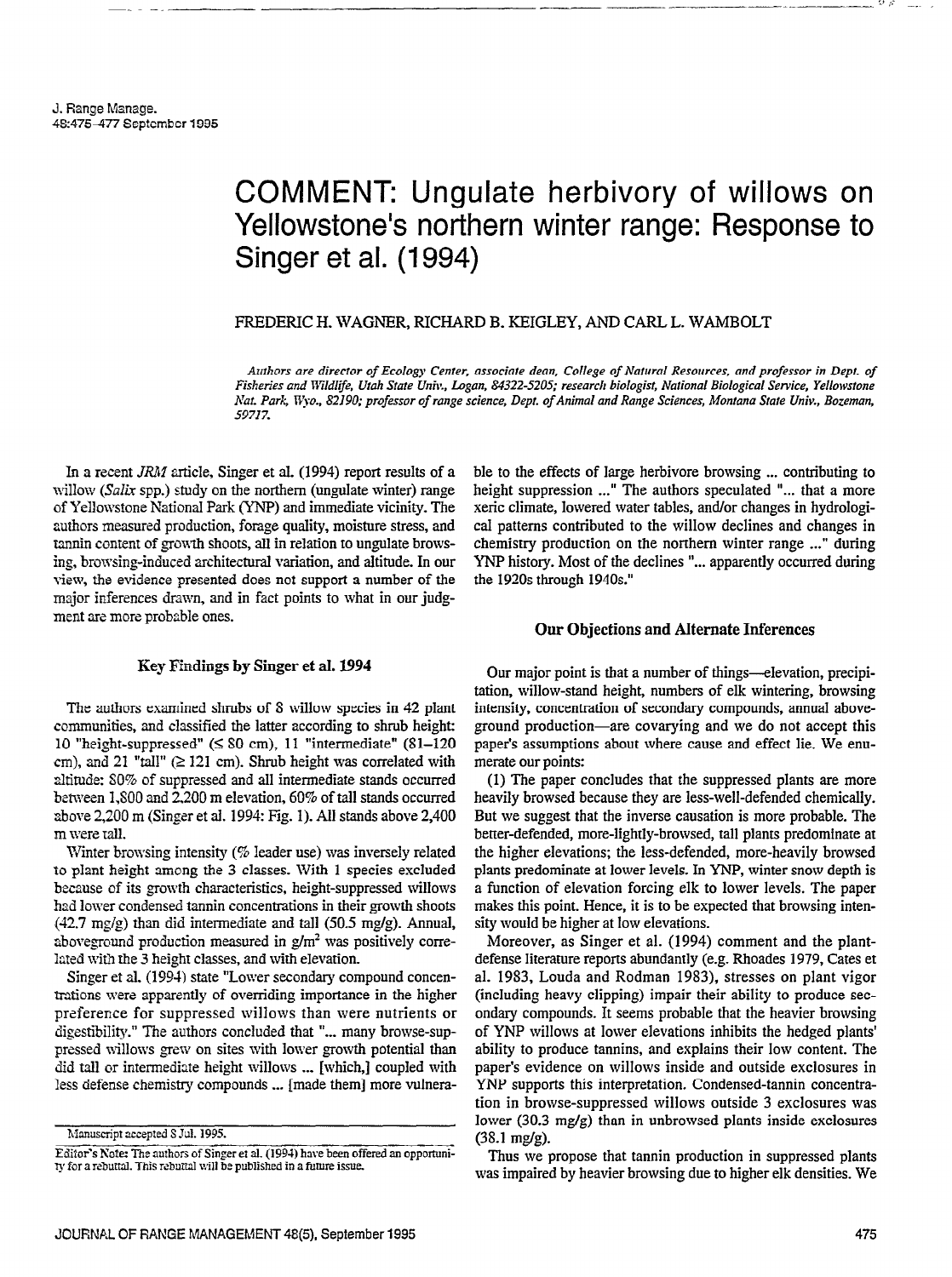consider this a more likely scenario than the paper's hypothesis that site-related lower tannin production in suppressed plants attracted heavier browsing and was the "ultimate" cause of YNP's willow decline.

(2) The paper concludes, as in the above quotation, that some sites had "lower growth potential" and "less than optimum growth conditions." Such sites are implied to impair tannin production, attract heavy browsing, and contribute to willow decline.

However, the paper does not make clear the basis on which the judgments of site condition are made and the reader must infer the connections. Once again, several parameters are covarying: elevation, precipitation, browsing intensity, primary production, and tannin concentration. Inference on site condition from any 1 of these variables is confounded by the covariates.

One basis for judging site condition might have been annual aboveground production which was lower in suppressed stands than in intermediate and tall. But production was calculated by counting stems per plant and measuring them. Stature and degree of browsing would likely influence the size and number of shoots. Hence annual aboveground production, as measured by Singer et al. (1994), is not an unequivocal measure of site condition.

Three lines of evidence suggest that site condition was not a significant determinant of browsing intensity. First, the photo- -graphic evidence (Kay 1990) clearly shows widespread elimination of riparian shrub zones along stream banks, sites normally considered good willow habitat. Second, the paper's exclosure evidence, where site condition was a constant, showed differences in plant stature and tannin content associated with browsing and with protection. And third, the study showed water stress in suppressed plants to be lower than that in intermediate and tall ones.

(3) Singer et al. (1994) draw chronological inferences which are entirely unsupported by the evidence. The unproven inference of suppressed tannin production on what are taken to be suboptimum sites is coupled with evidence of "More xeric growth conditions this century than last . . . may explain & [emphasis ours] low growth rates and lower chemical defenses as a chemical defenses and lower chemical defenses and the ungulate low growth rates and lower chemical defenses against ungulate herbivory ..." This is implied to have induced heavy browsing  $\frac{1}{2}$  and  $\frac{1}{2}$  in willows since  $\frac{1}{2}$  in  $\frac{1}{2}$  in  $\frac{1}{2}$  in  $\frac{1}{2}$  in  $\frac{1}{2}$  in  $\frac{1}{2}$  in  $\frac{1}{2}$  in  $\frac{1}{2}$  in  $\frac{1}{2}$  in  $\frac{1}{2}$  in  $\frac{1}{2}$  in  $\frac{1}{2}$  in  $\frac{1}{2}$  in  $\frac{1}{2}$  i  $\alpha$  sharp decline in whiows since  $\alpha$  for indication in  $1072$ .

Our first point is that this is pure surmise. There is no evidence that chemical defenses have been lower in this century than last. The use of the definite article in the above quote from the Abstract, and used in a similar statement in the Conclusions section, will imply to the reader, whether intended or not, that decline in defenses is an established reality. This is especially likely for someone reading only the Abstract and not examining the paper's evidence critically.

Even if it were true that chemical defenses had declined in this century, it doesn't necessarily follow that it is responsible for the heavier browsing. As above, cause and effect can be inverted: A greatly increased wintering elk herd following park formation could have placed heavier browsing pressure on the northernrange willows and suppressed their ability to produce defenses.

Mereover the evidence on whether or not there has been a climate change in this century is difficult to interpret. Singer et al. (1994) cite Houston (1982) as reporting a  $0.5$ -1.0°C temperature increase in this century and a 1-2 mm decline in annual precipitation. Houston's records for Mammoth Hot Springs only go back to 1887, hardly sufficient to compare the 1800s with the 1900s.<br>And while a  $0.5{\text -}1.0^{\circ}\text{C}$  change in a  $4.0^{\circ}\text{C}$  mean annual temperature would be substantial, a  $1-2$  mm change in  $>400$  mm mean annual precipitation could not be measurable with standard rain gear, demonstrable statistically in the face of typical year-to-year variation, or detectable by the plants.

Houston's (1982:103-104) 15-year precipitation moving averages complicate trend interpretations, as he comments. There does appear to have been a significant precipitation decline during the 193Os, and Singer et al. (1994) infer that much of the willow decline occurred from 1920 through the 1940s. However, Smith et al. (1915) were already reporting that willows were "trimmed off to mere stumps" in 1915. A 1921 Warren (1926) photograph shows heavy willow hedging on the northern range. Clearly, heavy elk use on willows began before 1920.

Singer et al. (1994) also suggest that decline of beaver in YNP and associated changes in hydrology may have reduced the area of sites suitable for willow. While we do not see any evidence for, nor need to implicate, reduced chemical defense and associated increase in browsing intensity, we do agree that beaver decline could have been a cause of willow decline. Beaver were extremely abundant in the park in the decades following its establishment in 1872 (Kay 1990). Skinner (1927) estimated their numbers still at "about 10,000" by the early 1900s. Their scarcity today must result in fewer dams, ponds, and riparian areas for willow habitat.

However, a succession of authors (e.g. Bailey 1930, Wright and Thompson 1935, Jonas 1955. Kay 1990) have attributed the beaver decline to elimination of willow and aspen (Populus tremuloides), staple beaver food and building material, by heavy elk browsing. Hence elk browsing may have served as positive feedback on willow decline. If willow removal reduced beaver populations and consequently beaver-produced riparian habitat, the willow habitat reduction could have accelerated willow decline. In the Singer et al. (1994) terminology, elk would have been both the ultimate and proximate factors on willow decline.

#### **Conclusions**

We agree the Singer et al. (1994) evidence indicates that suppressed willows on YNP's northern winter range have lower tanpressed willows on TIM 3 hourier will angle have lower tallmu levels than intermediate-fleight and tail whiows. However, we contenu mat litere is no evidence from this study supporting the inferences that lower tannins were the primary cause attracting heavier browsing, and that hedged plants produced less tannins because they occurred on suboptimal sites for willow growth. We do not suggest that unfavorable site conditions might not affect tannin production to some degree. We simply conclude that it has not been demonstrated in this study. We are also well aware of the evidence in the literature that plant defensive chemistry can influence herbivores' feeding behavior, but again it is not demonstrated in this case.  $T = \frac{1}{2}$  and  $T = \frac{1}{2}$  and  $T = \frac{1}{2}$  and  $T = \frac{1}{2}$  and  $T = \frac{1}{2}$  and  $T = \frac{1}{2}$  and  $T = \frac{1}{2}$  and  $T = \frac{1}{2}$  and  $T = \frac{1}{2}$  and  $T = \frac{1}{2}$  and  $T = \frac{1}{2}$  and  $T = \frac{1}{2}$  and  $T = \frac{1}{2}$  and  $T = \frac{1}{2}$  a

The suppression of willow stature on the northern range is an inverse function of elevation as are the numbers of wintering elk. The more severe hedging at lower elevations is more likely the result of greater ungulate numbers and consequent heavier browsing. We suggest further that the lower tannin concentrations in suppressed plants are more likely the result of stress induced by heavier browsing, an inference supported by the differences in tannin concentration in plants inside and outside exclosures.

We contend further that there is no evidence supporting the Singer et al. (1994) surmise that chemical defenses have declined<br>in the present century—referred to as "the ... lower chemical